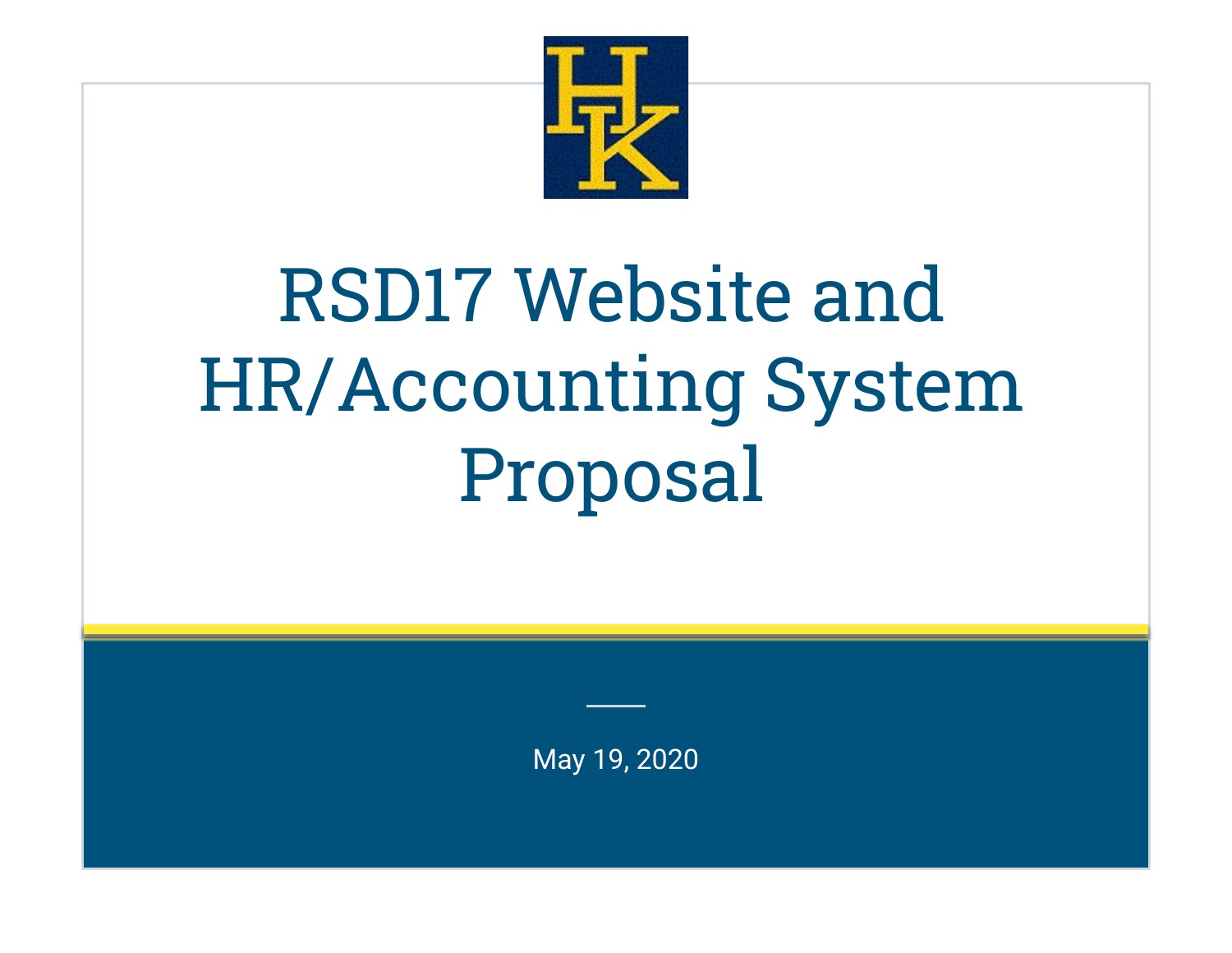#### **RSD 17 Website - Current Situation**

- HTML-Based Web: All HTML coded and hosted on a server within district
- If the school's network/Internet connection is down, the Website is down
- Hosting on an Internal server opens up the chance for security breaches
- The website is not ADA compliant
- Can only be updated by someone who knows HTML programming
- Internal Hosting Server needs replacing: \$11,000
- SchoolMessenger: \$5,000 annually (not related to website but we can get some cost savings by switching to a web company)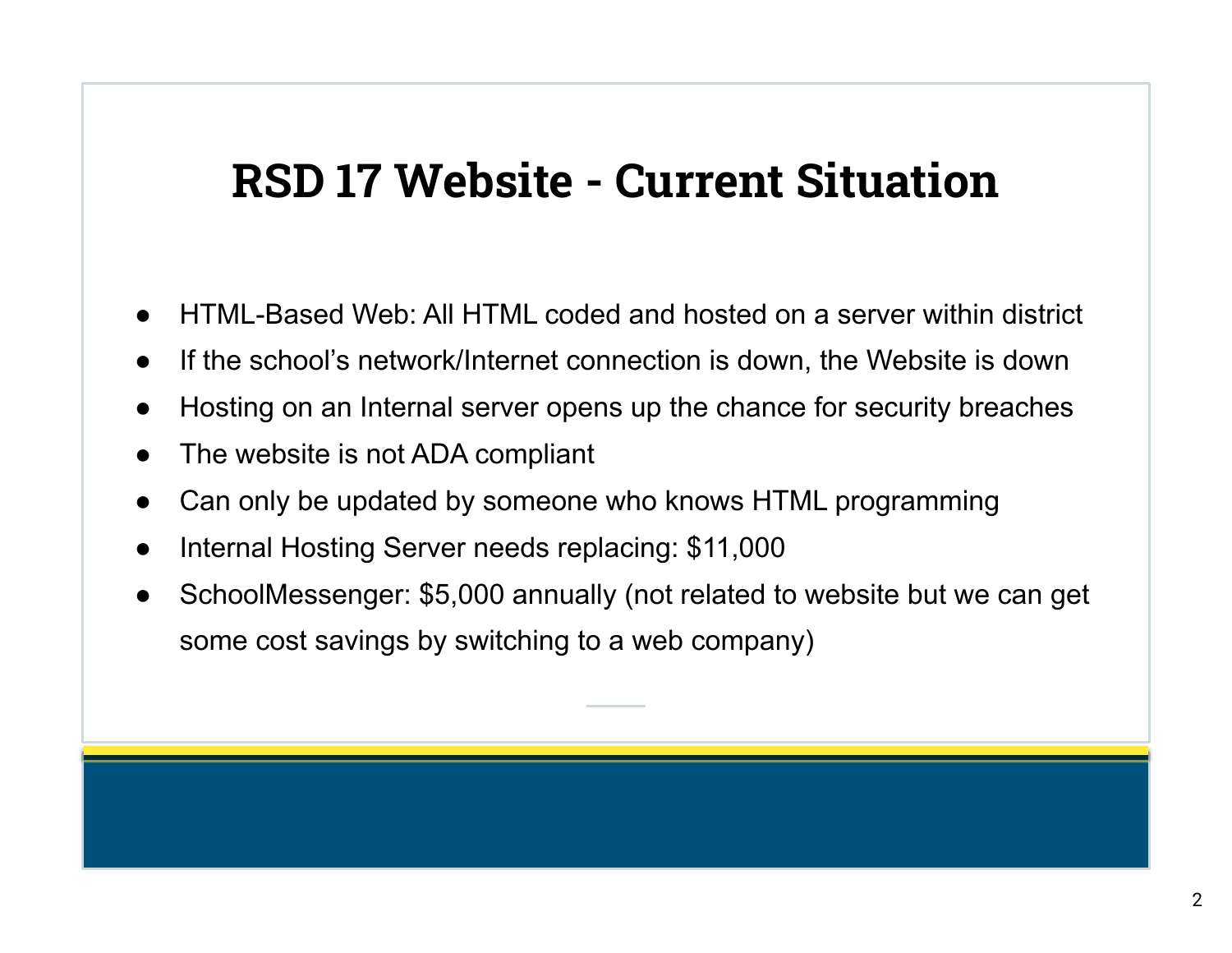### **RSD 17 Website - Company Research**

Reviewed many school websites and out of those, chose 3 companies to explore:

- 1.) SchoolMessenger Presence
- 2.) SchoolWebmasters
- 3.) FinalSite (Recommendation)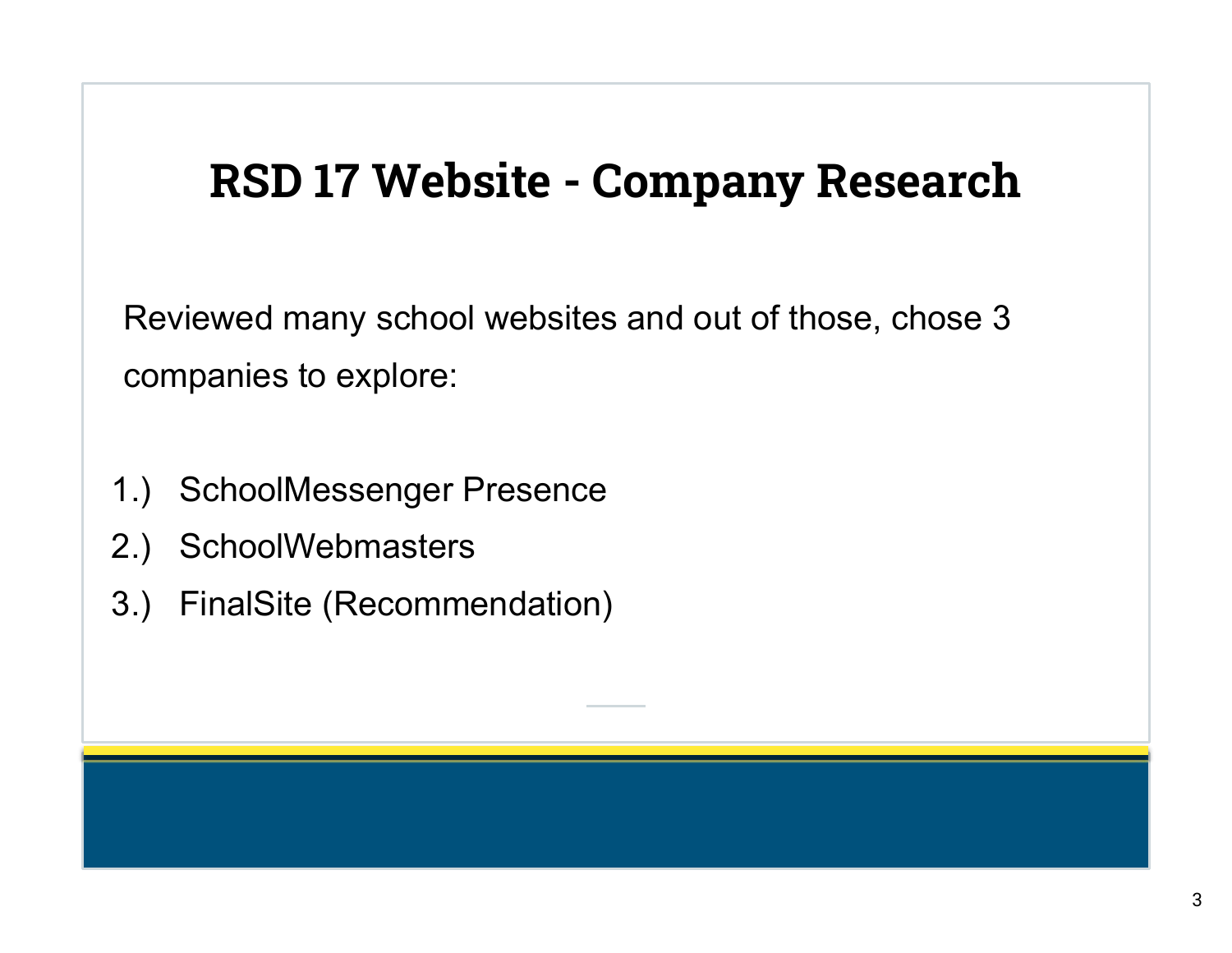# **RSD 17 Website - SchoolMessenger Presence**

| <b>Annual Recurring Costs:</b> | \$14,450 |
|--------------------------------|----------|
| <b>Year 1 Total:</b>           | \$27,450 |
| Setup:                         | \$5,000  |
| SchoolMessenger:               | \$5,000  |
| <b>ADA Compliance:</b>         | \$4,000  |
| Presence Web:                  | \$13,450 |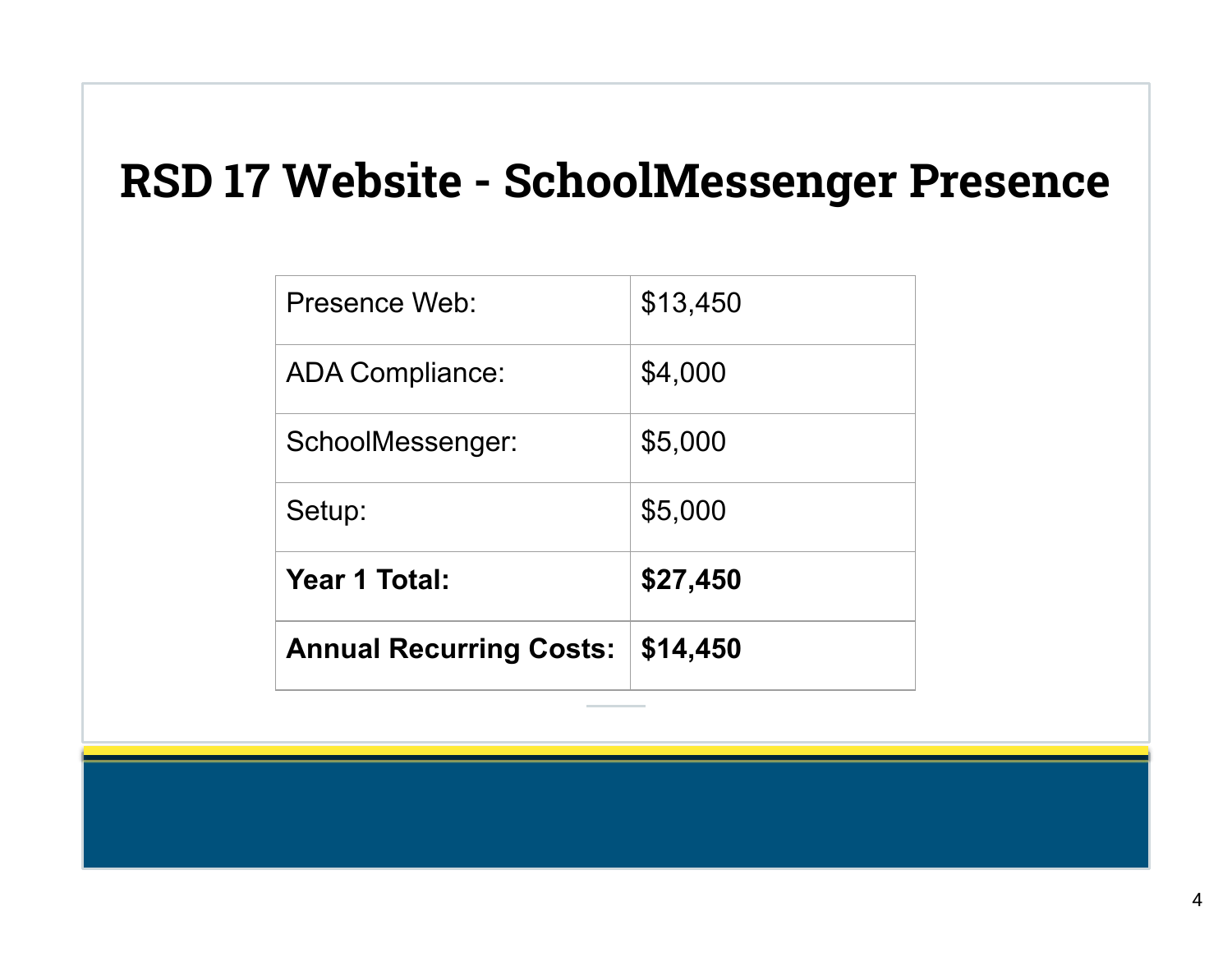#### **RSD 17 Website - SchoolWebmasters**

| <b>Annual Recurring Costs:</b> | \$16,208 |
|--------------------------------|----------|
| <b>Year 1 Total:</b>           | \$28,633 |
| Setup:                         | \$12,425 |
| SchoolMessenger:               | \$5,000  |
| School CMS:                    | \$8,940  |
| <b>District CMS:</b>           | \$2.268  |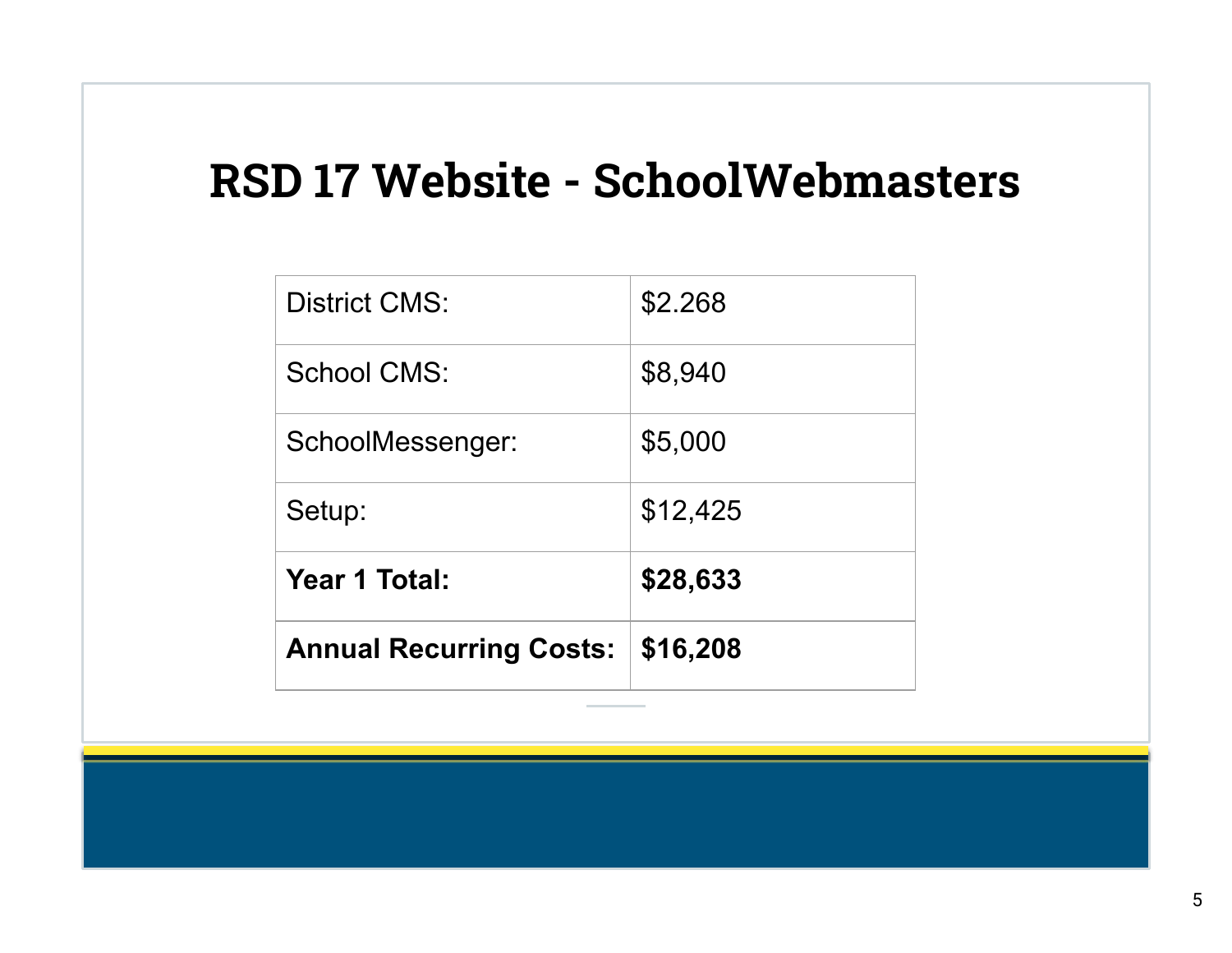# **RSD 17 Website - FinalSite**

| <b>Annual Recurring Costs:</b>      | \$14,750 |
|-------------------------------------|----------|
| Year 1 Total:                       | \$20,500 |
| Setup:                              | \$8,500  |
| SwiftK12 (Replaces SchoolMessenger) | \$3,000  |
| AudioEye (ADA Compliance):          | \$4,000  |
| <b>FinalSite CMS:</b>               | \$5,000  |

Districts using FinalSite and AudioEye - [West Hartford Public Schools](https://www.whps.org/) - [Madison Public Schools](https://www.madison.k12.ct.us/)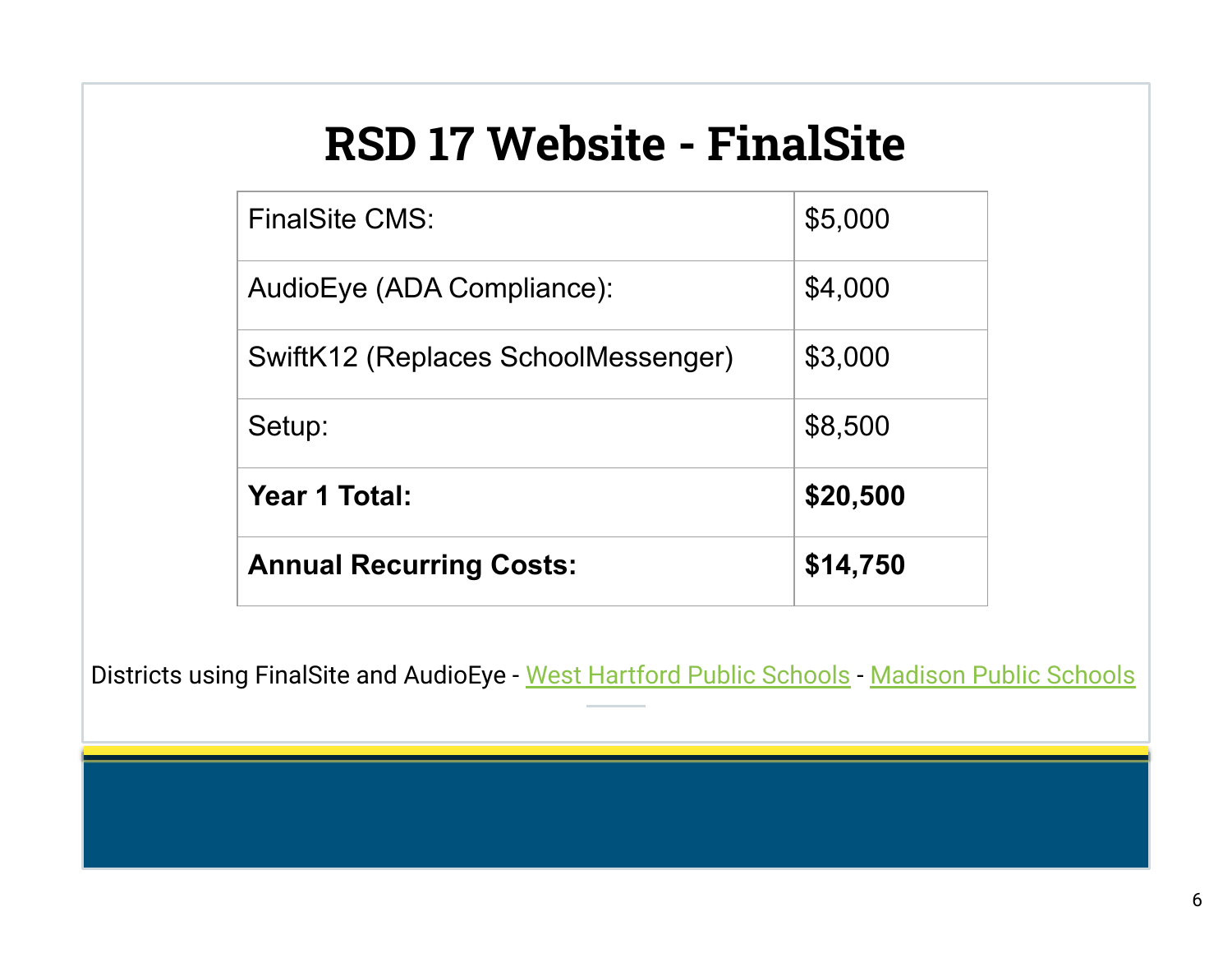### **RSD 17 Website - FinalSite Benefits**

Lowest setup of the three vendors and near the low for annual renewal

Local - Headquarters in Glastonbury, CT

Ahead of the curve with ADA Compliance - AudioEye

Variety of customizable templates

Includes external/cloud hosting (nothing on our network)

Ability to share access to certain sections for others to update

Mobile-friendly version included

Strong support and training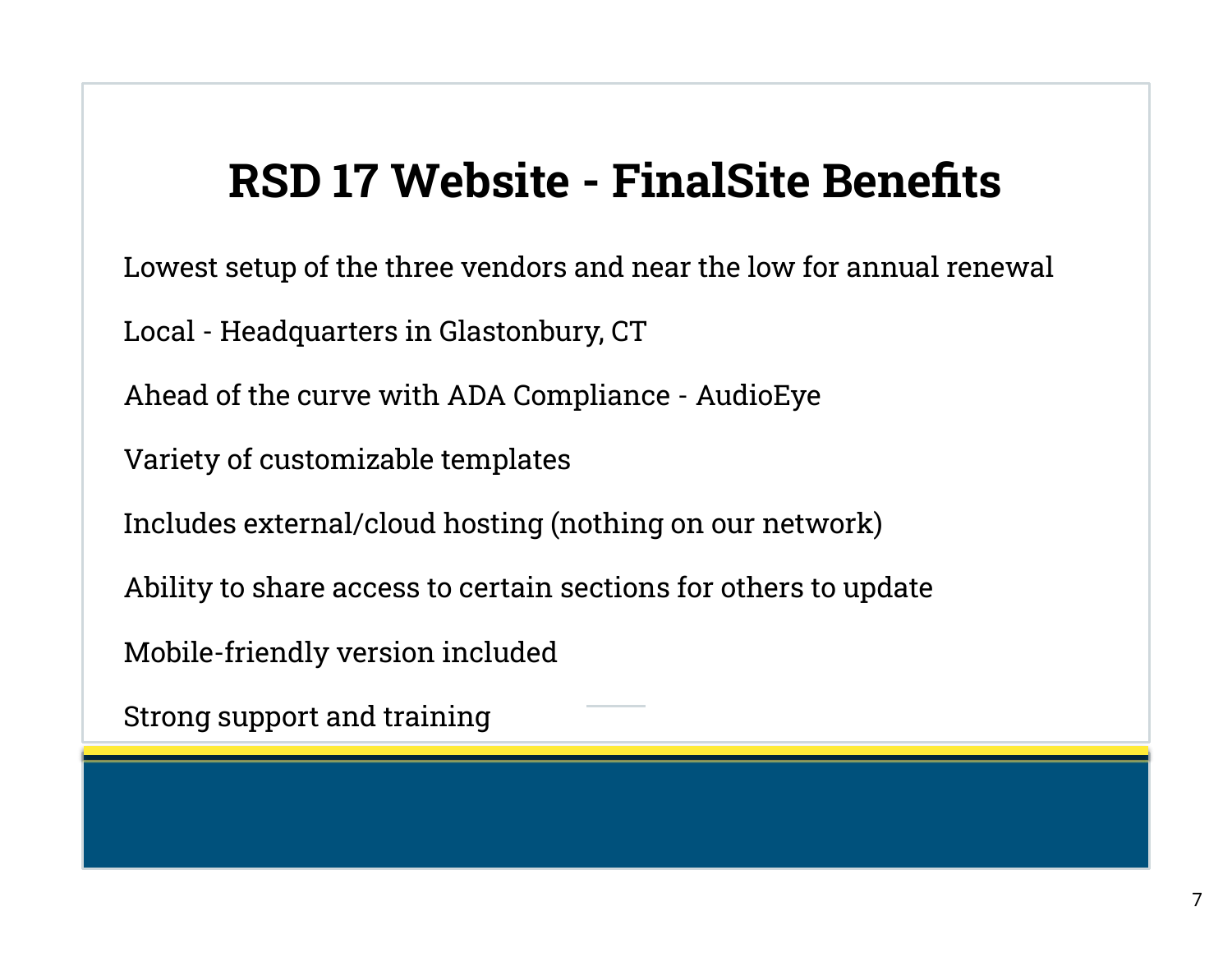# **HR/ Accounting System - Current Situation**

- Current HR/Accounting System, ADS ProFund, is currently sunsetting so a replacement is necessary
- For cost savings and migration purposes, it is preferred to stay with a Tyler Technologies product
- CT districts and towns primarily use two Tyler Technology Products MUNIS and Infinite Visions (Recommendation)
- By choosing a frequently used product, should hiring be necessary, there is a better chance for a talent pool with previous experience with the product
- The product we choose will be hosted/cloud-based which then also removes chance for network breach and down time should our network/Internet be down
- Product will offer a HR self-service module which ADS does not currently have and far greater reporting options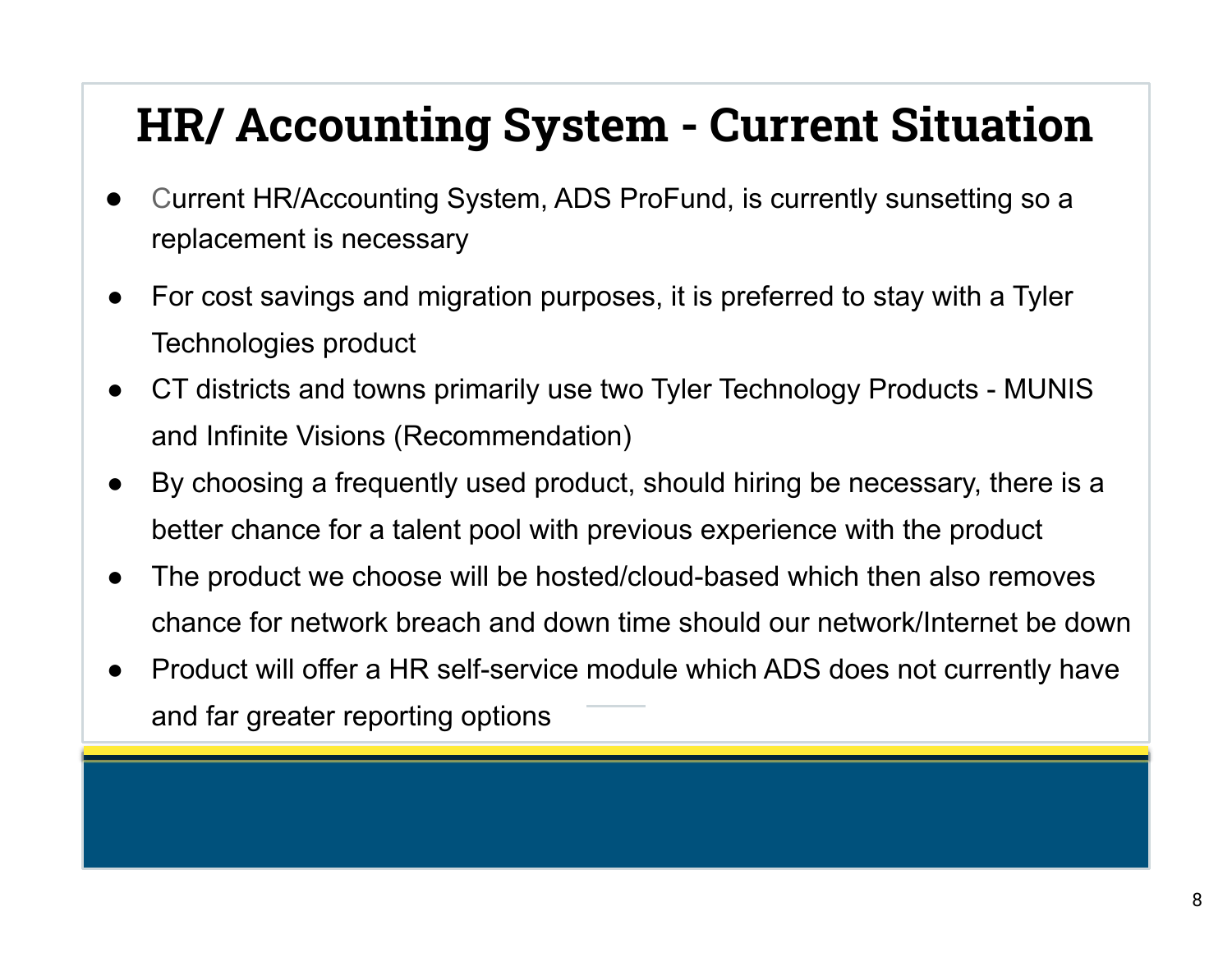## **HR/Accounting System - MUNIS**

| <b>Tyler Software</b>                                                                                  | \$21,444.00  |
|--------------------------------------------------------------------------------------------------------|--------------|
| Tyler Services (Migration, Training, Implementation,<br>Project Management, Software Install Services) | \$171,180.00 |
| <b>Contract Total</b>                                                                                  | \$192,624.00 |
| <b>Recurring Fees</b>                                                                                  | \$40,148.00  |